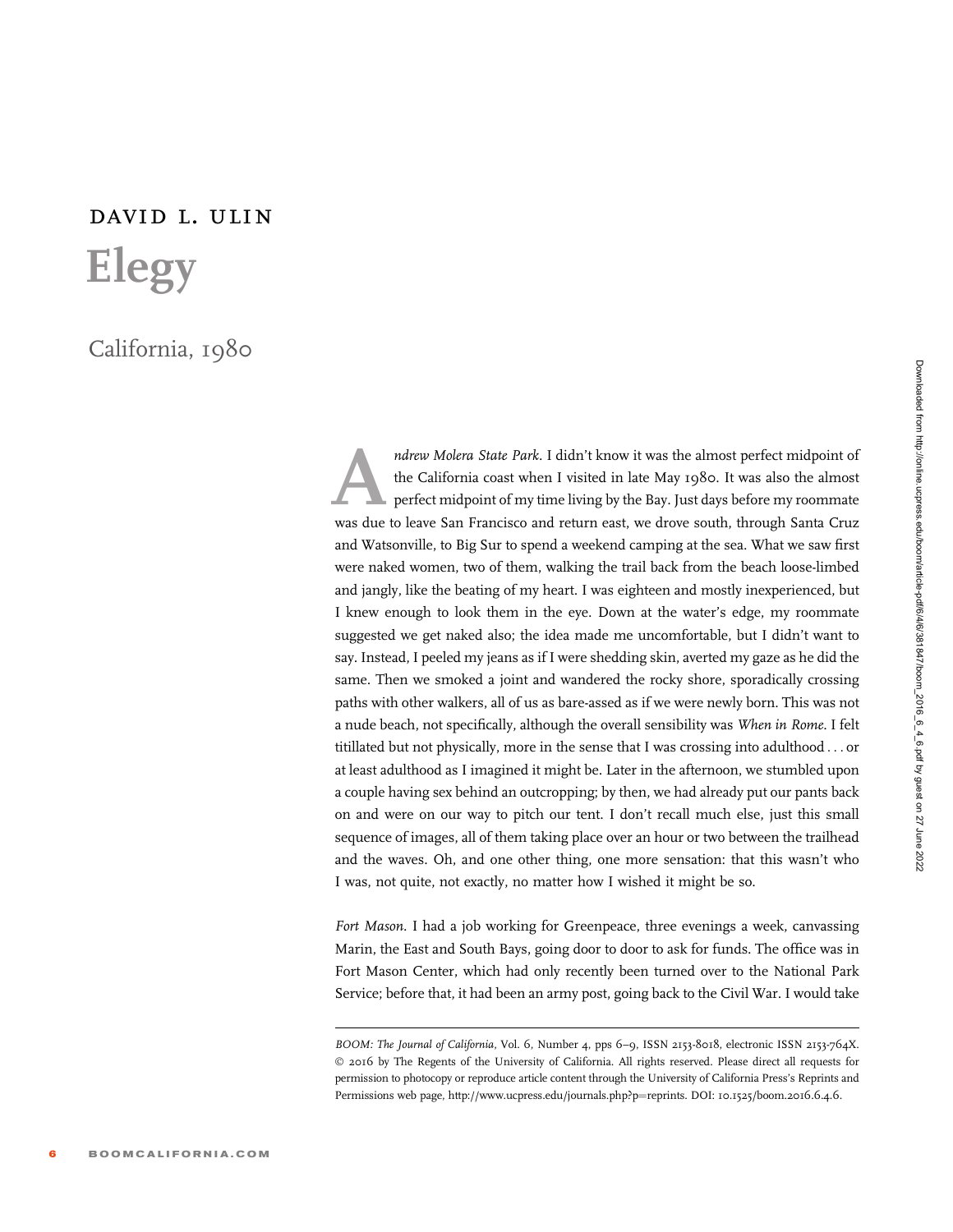

View from Bernal Hill, San Francisco in the 1980s. Photograph by Mimi Plumb.

the Fillmore bus, get off in front of Marina Middle School, walk the dozen or so blocks to the office where we would gather like a squadron about to go out on patrol. We would pile into a brown VW bus, listen to the Dead or Public Image Ltd., drive out of the city, stop for dinner, and hit the neighborhoods. The higher end, the better: In Mill Valley once, I was invited into a party, given beer and joints for my fellow canvassers, as well as a \$150 check. That was a night's work, more than one; in certain neighborhoods, I'd be lucky to scrounge up sixty or seventy bucks. Around 8:00 or 8:30, we would meet back at the bus and return to the city where

we would add up our donations and cash out. Then I would head into the cool San Francisco night, fog drifting in from the Bay, and wander in great looping arcs from the Marina through Cow Hollow, across Pacific Heights, the Western Addition, Alamo Square, and Hayes Valley, before angling southwest to the Haight. Some evenings I would take Fillmore the whole way, others Divisidero, clinging to the shadows in the darkness like a ghost. What I liked about San Francisco was that it had a history, although I didn't know it, which left me suspended, in some sense, between the present and the past. That, and the fact that I understood there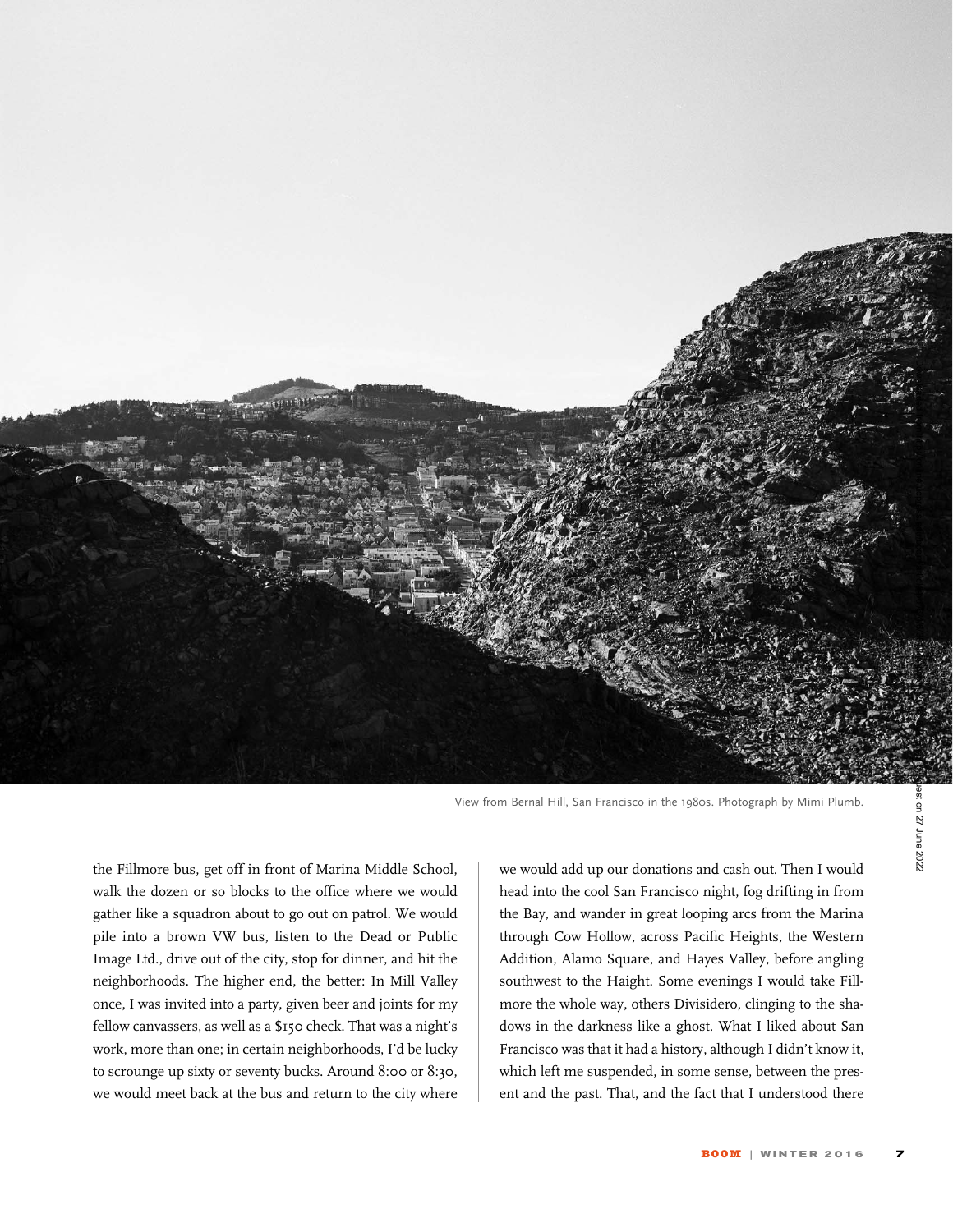## This is how I felt a lot during those months, as if time had slowed or slipped or grown elastic, as if there were time enough at last.

was no future for me in this place; that like my roommate I, too, would be leaving; that it was unlikely I'd be living here again.

Marin Headlands. Earlier that year, perhaps in April, we spent a Saturday afternoon climbing in the Marin Headlands. Was this the same day we went to Green Dragon Temple in Muir Beach for tea and lunch? We did not sit zazen or read the sutras, but I can still see us pull up before the square construction of the zendo, piling out of the car as if the journey was much longer than seventeen miles. For as long as we stayed—an hour? maybe two?—I imagined what it might be like to live here, to stay behind when the car left and shed the concerns and ambitions of the world. Even then, however, I knew that I would never be able to sit still long enough. Maybe this is why we ended up circling back to the Headlands, all that dirt and grass. We spent an hour or two crawling over the concrete batteries dug into the hillsides, the residue of two world wars. And yet, was this so different from where we had just been? No, just another place for turning inward, not toward stillness, silence, but to ourselves, our fantasies. That day, I felt like a ten-year-old again, wanting to fit myself through the narrow gun slits, to sit inside, protected, hidden from the city and its claims. Later, I would read a book, Jim Paul's Catapult, about two friends who get a grant to build a medieval siege weapon and shoot stones from the Headlands into the sea. In a way, what Paul is describing is its own form of meditation, its own mechanism for stepping outside time. This is how I felt a lot during those months, as if time had slowed or slipped or grown elastic, as if there were time enough at last. That this turned out (how could it not?) to be another illusion is, of course, the point—not just of memory but also of all these sites and artifacts, which I could not, which I still cannot, move beyond.

Old Waldorf. Our first weekend in the city, a group of us took blotter acid, ended up in Golden Gate Park. Many hours later, we crept out of the park and meandered from the

Haight through Hayes Valley, the Civic Center, deep into the Financial District, where there was a club on Battery called the Old Waldorf, owned by Bill Graham. Battery, batteries, the city and its defenses, military or cultural, through which time moved as liquid essence ... or maybe that was the drugs. We went to the Old Waldorf often, that or the Mabuhay Gardens on Broadway, where we heard SVT, Vital Parts, the Dead Kennedys, Jim Carroll Band. We were in the middle, on the seam between two eras, wannabe hippies (we weren't old enough) lit on fire by punk. My last night in the city, ten weeks after that trip to Andrew Molera State Park, I stood atop the Stockton Street tunnel with my best friend and his girlfriend, smoking cigarettes after one last show. Below us: the crush of Sutter Street, its delis and massage parlors; while up there the three of us, we lingered, shrouded in the fog of leaving, aware that our time had come. Who had we seen that night? It could have been anyone—Jorma, Carroll, even Jerry Garcia who played, when he was in town, once a month in North Beach at the Stone. The next morning, I packed the last few items in my backpack, locked my apartment, and left the keys in the super's box. The air was chilly, overcast I want to tell you (although that may have been internal weather), and I remember shivering a little as I stepped onto Haight Street and waited for the bus to take me to the Transbay Terminal on Mission and Howard, where I would start my journey home.

Sutro Tower. I had a dream once, during the months I lived in San Francisco, of dancing underneath the Sutro Tower, that vast three-pronged transmission standard that overlooks the city from a hill not far from Clarendon Heights. I could feel the buzz of all those broadcasts, all those voices, all that electricity pulsing through my body, lines of energy. The closest I ever came to making something like that happen was one night at Twin Peaks, where a group of us came to drink and get high and dance to the boombox someone brought. The Grateful Dead or the Dead Kennedys, Jerry Garcia or Jello Biafra, Sutro, sutra, Freddie Mercury. When